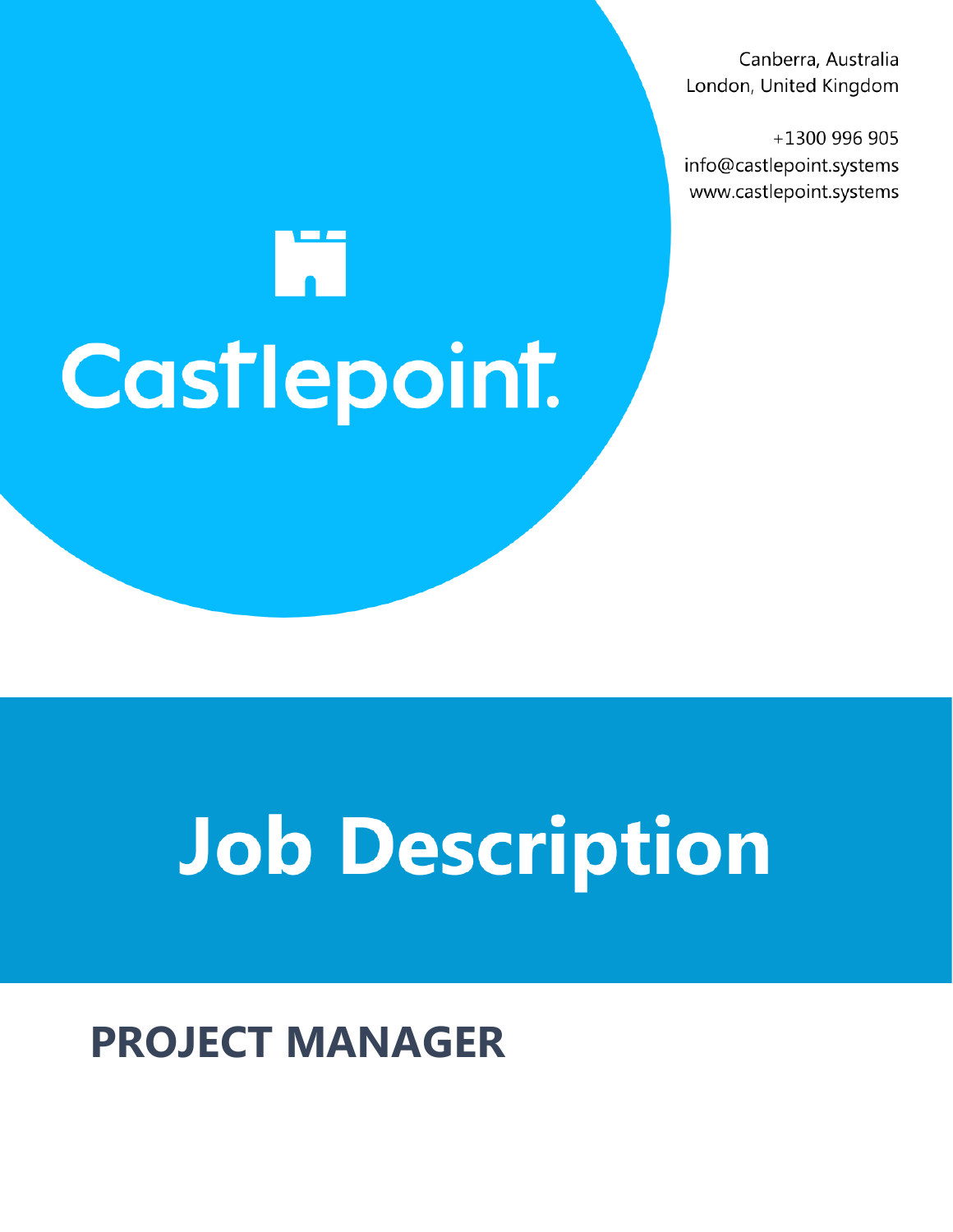

#### **JOB DESCRIPTION - PROJECT MANAGER**

#### Contents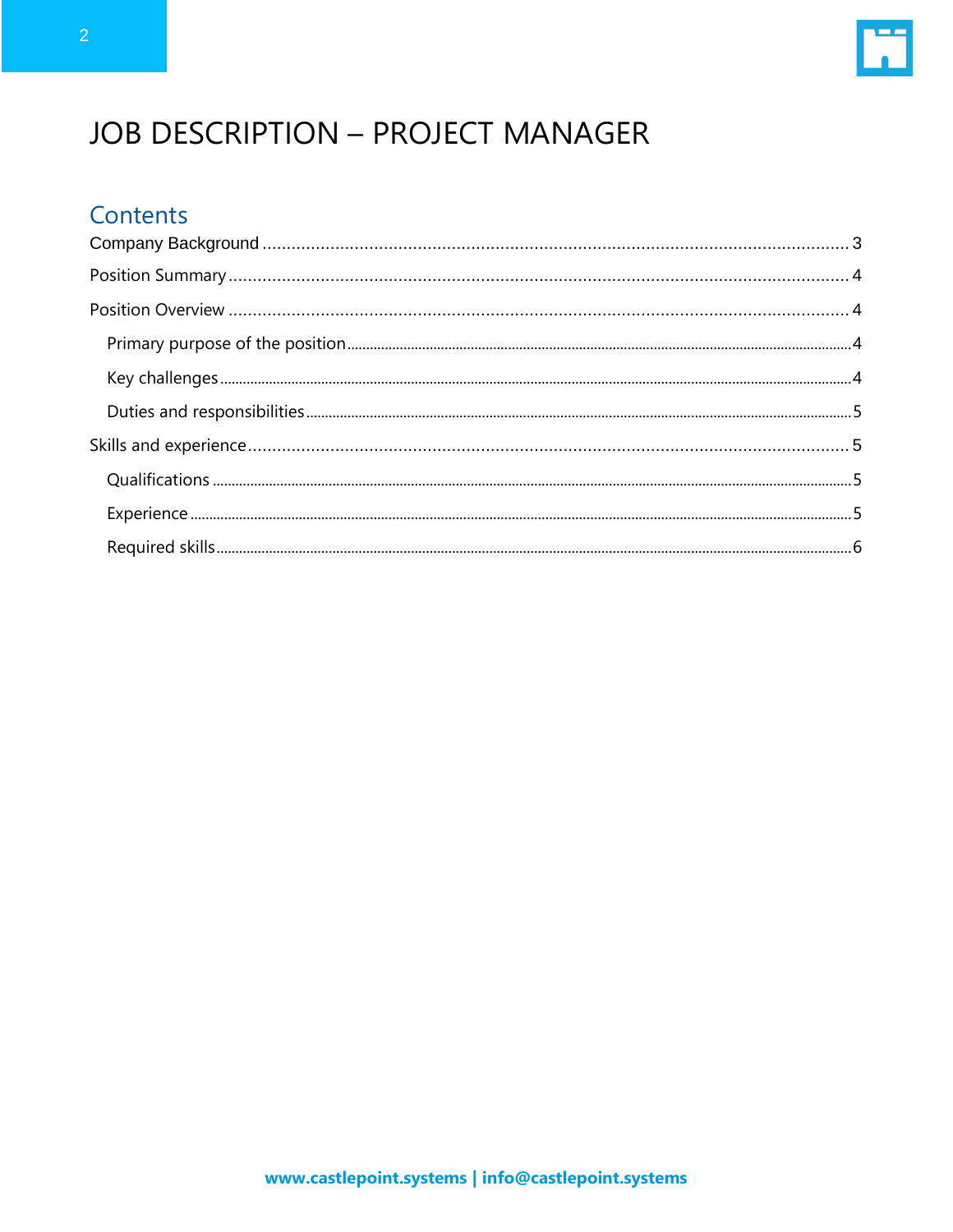

#### <span id="page-2-0"></span>Company Background

Castlepoint is a multi-award-winning, disruptive solution that provides command, control, and compliance over all information, in every system, through a single pane of glass. Castlepoint reads, registers, classifies, and manages information from all systems in a network, using Artificial Intelligence.

Castlepoint Systems is dedicated to ensuring that our operations are conducted ethically, in accordance with applicable laws and best practices, and in the best interests of our clients, our community, and the environment. Our vision is to make the world a better place by changing the way organisations manage information, so that people, communities, and companies are safer and smarter.

We have committed to becoming an employer of choice, one that attracts likeminded, hardworking people through flexibility and other real, developmental benefits that improve the lives of our staff. We are a feminist company and believe strongly in supporting men and women to take equal roles in the workplace and at home. We enforce pay equity and pay superannuation throughout parental leave. We seek to employ people who represent community demographics, including younger and older people, indigenous people, migrants, people with a disability, and LGBTQIA+ people. We also provide a fantastic working environment, with meals provided, sit/stand desks for all staff, modern equipment, free parking, multiple workspaces (including outdoor), in a leafy and accessible central location. We support flexible and remote work, but you will need to be based in Canberra for this role.

To help ensure that our employees can enjoy a high standard of living, we aim to pay above the market rate for their skills, qualifications, and experience level. We then invest heavily in our people with formal Development Plans, reviewed twice-yearly, committing to internal mentoring, paid training, and other development opportunities with a goal of continually increasing their marketability. As employee skills increase, we assign more responsibilities, and we then adjust their wages and titles upwards commensurately. We also support employees to develop skills and experience in areas not directly related to their roles if they have an interest in those types of development. We have a policy of salary transparency for all employees, including the Executive, to help combat unconscious bias and foster gender equality.

Castlepoint also supports our employees with an Employee Assistance Plan, and skilled HR professionals with experience in mental health and workplace cohesion. We support our staff to practice religious and cultural observance during work time using flexible working arrangements, and to be free of discrimination based on their beliefs. We encourage communication between all areas of the business and provide regular updates from the executive team on company activities and initiatives. Our culture is genuinely supportive, and employee satisfaction is extremely high.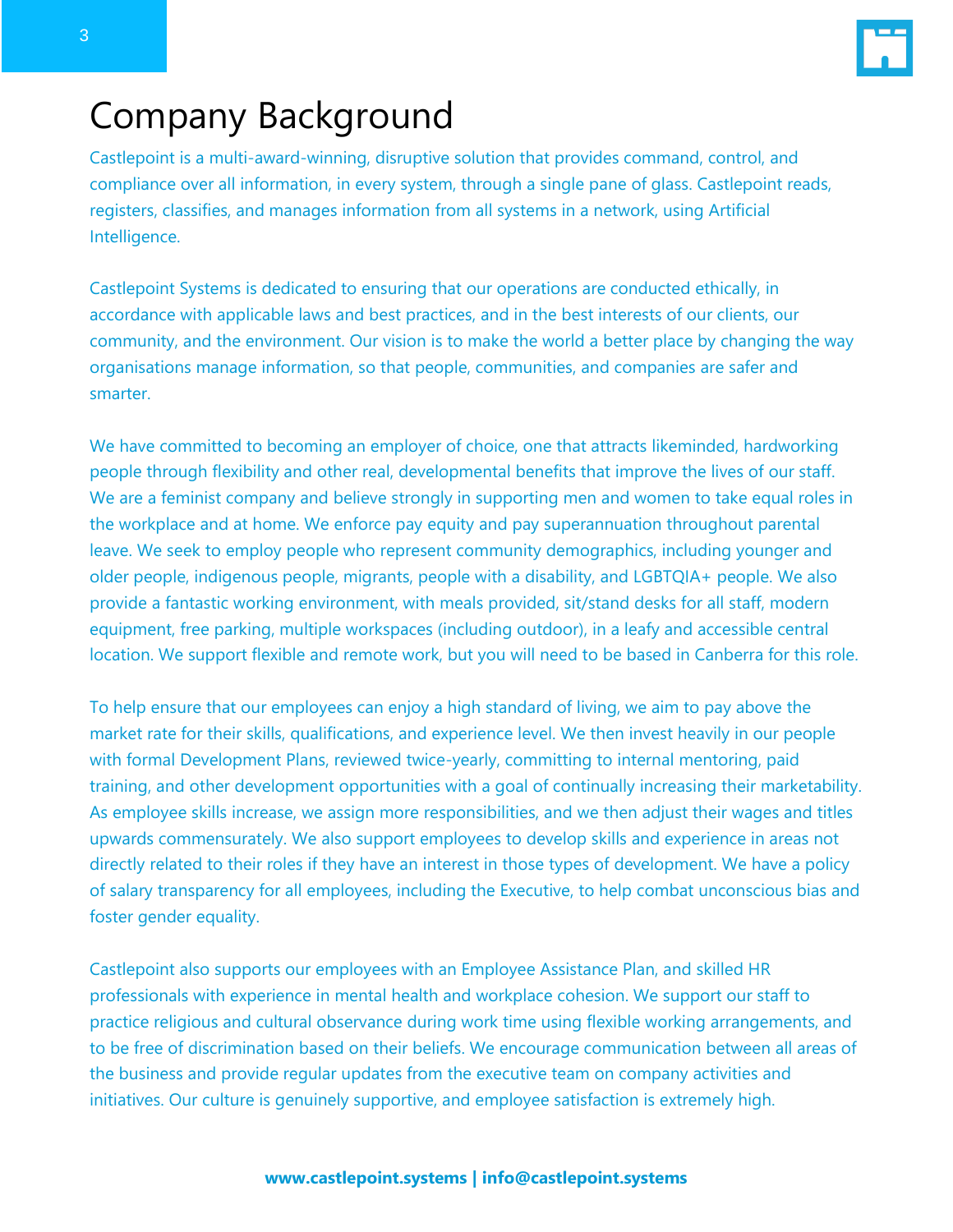

#### <span id="page-3-0"></span>Position Summary

| <b>Job Title</b>  | <b>Project Manager</b>                                                      |
|-------------------|-----------------------------------------------------------------------------|
| Job Type          | Full-time, ongoing; flexible work hours available                           |
| Location          | Bruce, ACT office location, provision for remote work                       |
| <b>Reports to</b> | <b>General Manager Operations</b>                                           |
| Remuneration      | Competitive salary, superannuation, and ESOP as well as additional benefits |

#### <span id="page-3-1"></span>Position Overview

#### <span id="page-3-2"></span>Primary purpose of the position

The Project Manager is responsible for the project management of our important clients, including large government departments, banks, and other regulated entities. Success in this role requires a strong and proven discipline in project management methodology, as we are company with a significant focus on accountability, integrity, and compliance.

Managing projects in accordance with our controls and standards is vital for our client base, so the role requires someone who is good at producing high quality documentation and accurate reporting.

Our projects relate predominantly to the implementation of our cutting-edge Artificial Intelligence technology for our clients. These clients include Federal, State, Local, and international governments, large commercial organisations, universities, and other technology vendors. The PM role has a wide range of contact with stakeholders at all levels of seniority and technical background, in Australia and overseas, and interpersonal skills are very important.

#### <span id="page-3-3"></span>Key challenges

The company is growing extremely quickly, and demand from new clients and partners is very high. New implementations are frequent, and clients rely on the system for many key business activities. As clients start using the software in more and more areas of their organisation, new use cases arise, and new features are added to the pipeline. It's vital that the solution is reliable and stable, but it is also critical to keep supporting clients with new features as quickly as they can be added.

Ideally, you will have some government experience, and a security clearance at Baseline or above. This is not an essential requirement, but a large proportion of our client base is Federal Government. It will help to have some experience working with this type of customer, and within its constraints. A background with secure systems will also be favorable, as our client base has a high focus on security and privacy, and this is an essential part of our solutions.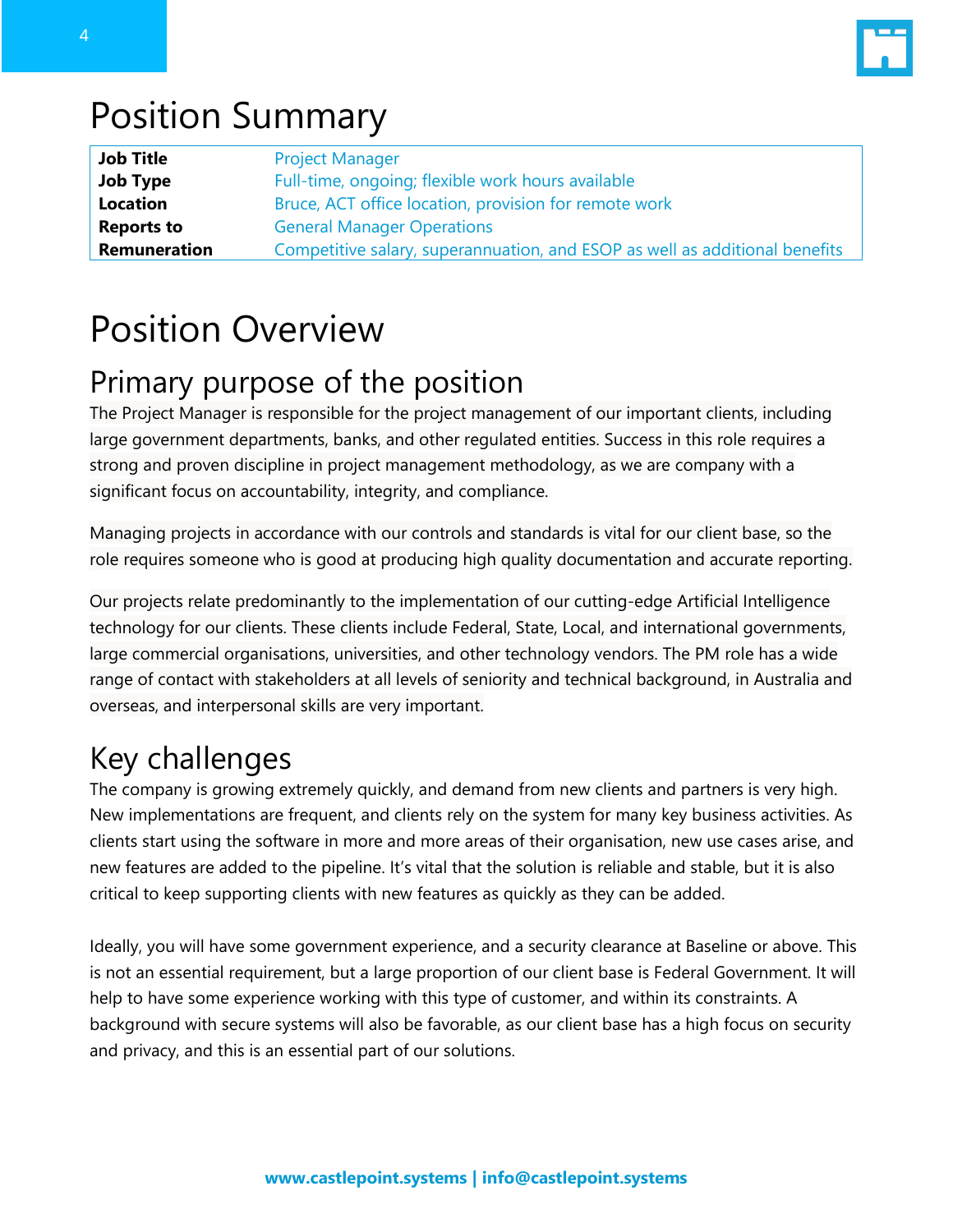

#### <span id="page-4-0"></span>Duties and responsibilities

| <b>Responsibility</b>                           | <b>Breakdown of tasks</b>                                                                                                                                                           | <b>Outcomes/Measures</b>                                                                                         |
|-------------------------------------------------|-------------------------------------------------------------------------------------------------------------------------------------------------------------------------------------|------------------------------------------------------------------------------------------------------------------|
| Manage project<br>activities<br>90% time/effort | Prepare project plans<br>$\bullet$<br>Prepare schedule<br>$\bullet$<br>Oversee contractuals<br>$\bullet$<br>Ensure resources are managed effectively<br>$\bullet$                   | Project documents and<br>tasks are completed in<br>accordance with controls.                                     |
|                                                 | Maintain:<br>$\bullet$<br>Project logs<br>$\circ$<br>Effort tracking<br>$\circ$<br>Actions<br>$\circ$<br>Risk register<br>$\circ$<br>Decisions register<br>$\circ$                  | The agreed project<br>management methods,<br>standards and processes<br>are being followed<br>satisfactorily.    |
|                                                 | Client engagement and timely reporting<br>٠<br>Oversee benefits realisation and quality<br>$\bullet$<br>control<br>Oversee change control (transition into<br>$\bullet$<br>service) | Status is managed,<br>updated and<br>communicated throughout<br>the project.                                     |
|                                                 | Oversee stakeholder engagement and<br>$\bullet$<br>communications.                                                                                                                  | Projects are regularly re-<br>evaluated to confirm the<br>appropriate approach, and<br>re-baselined if required. |
| Program support<br>10% time/effort              | Provide input into Executive reporting<br>$\bullet$<br>Provide input to the BDM team for<br>development of RFX and proposals<br>(budget and schedules).                             | Communications with<br>internal teams are<br>proactive and supportive.                                           |
|                                                 |                                                                                                                                                                                     | Documentation outputs<br>are well written and<br>presented.                                                      |

#### <span id="page-4-1"></span>Skills and experience

#### <span id="page-4-2"></span>**Qualifications**

- Diploma or Certificate in Project Management methodology (**essential**)
- Undergraduate Degree in Business Management, Project Management or similar (**desirable**).

#### <span id="page-4-3"></span>Experience

• 2+ years previous experience in project management role for mid to large scale projects.